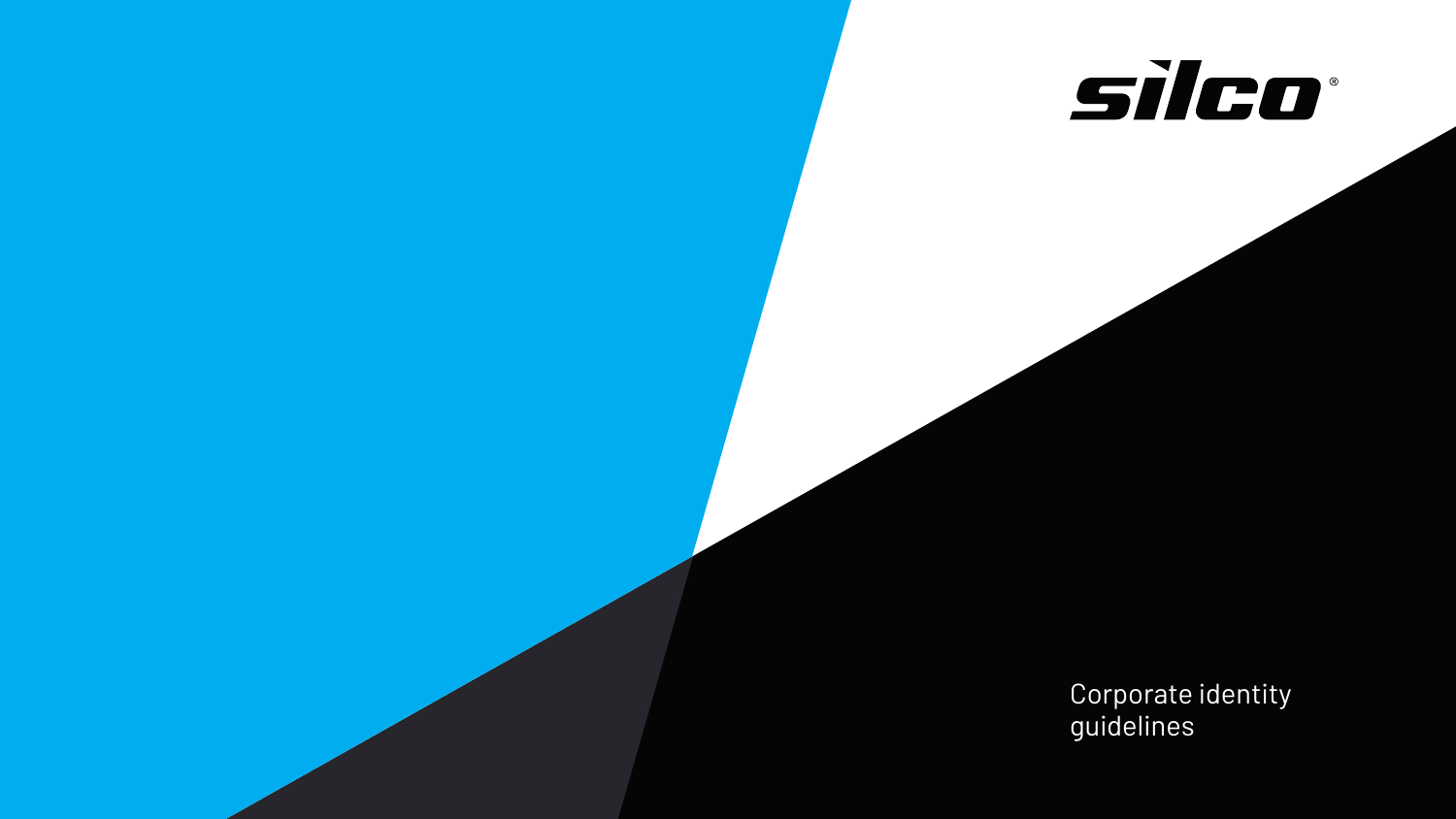1.1 Logo 1.2 Logo grid 1.3 Minimum logo size



Silco 1.0 Visual identity Corporate identity guidelines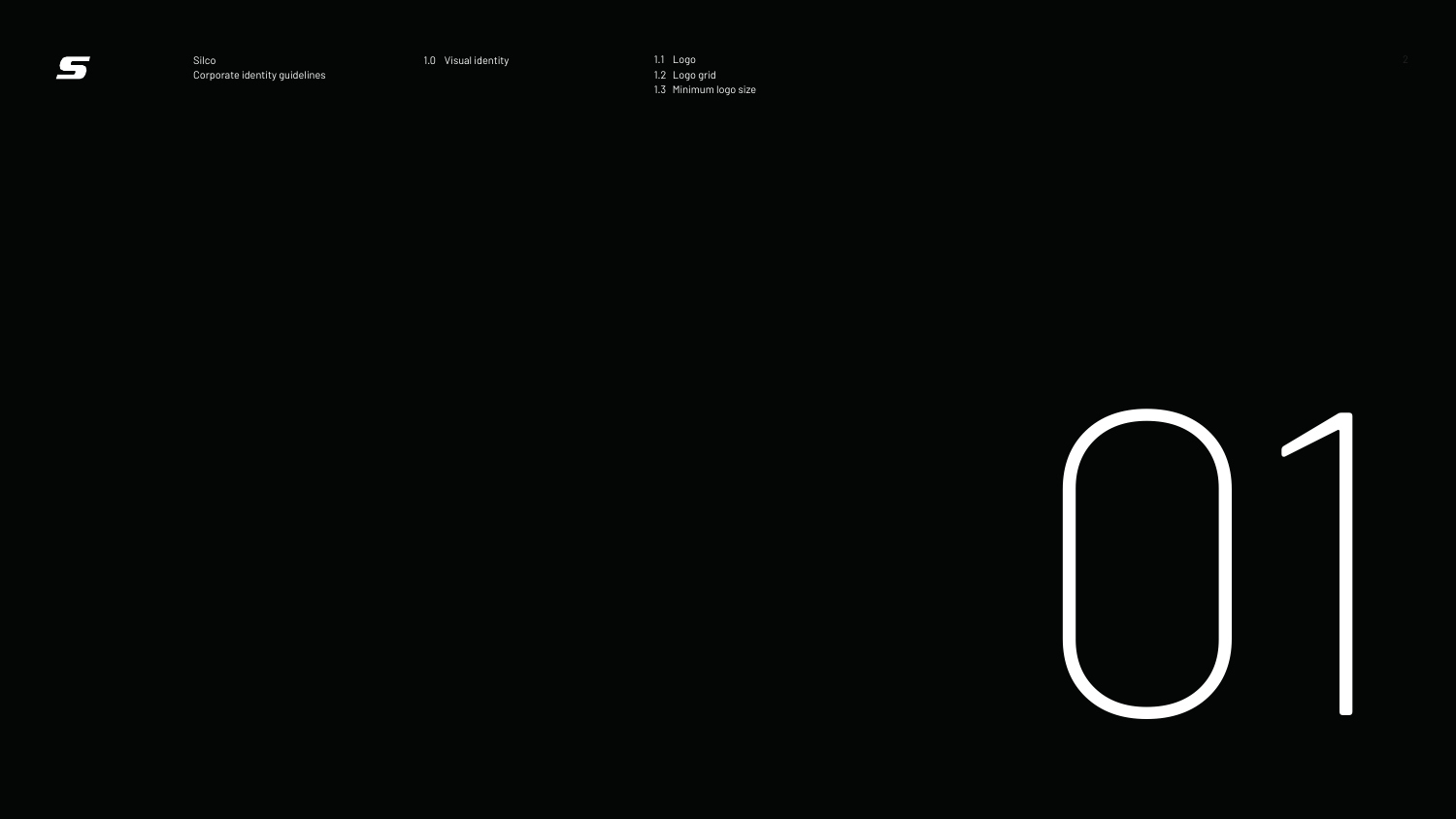The logo has gained compliance with graphical layout of the inscription grid and a clear definition of graphical offset. We followed the principles of modernization and minimization in line with modern global trends. The logo appears as visually arranged.

# STED®

#### 1.1 Logo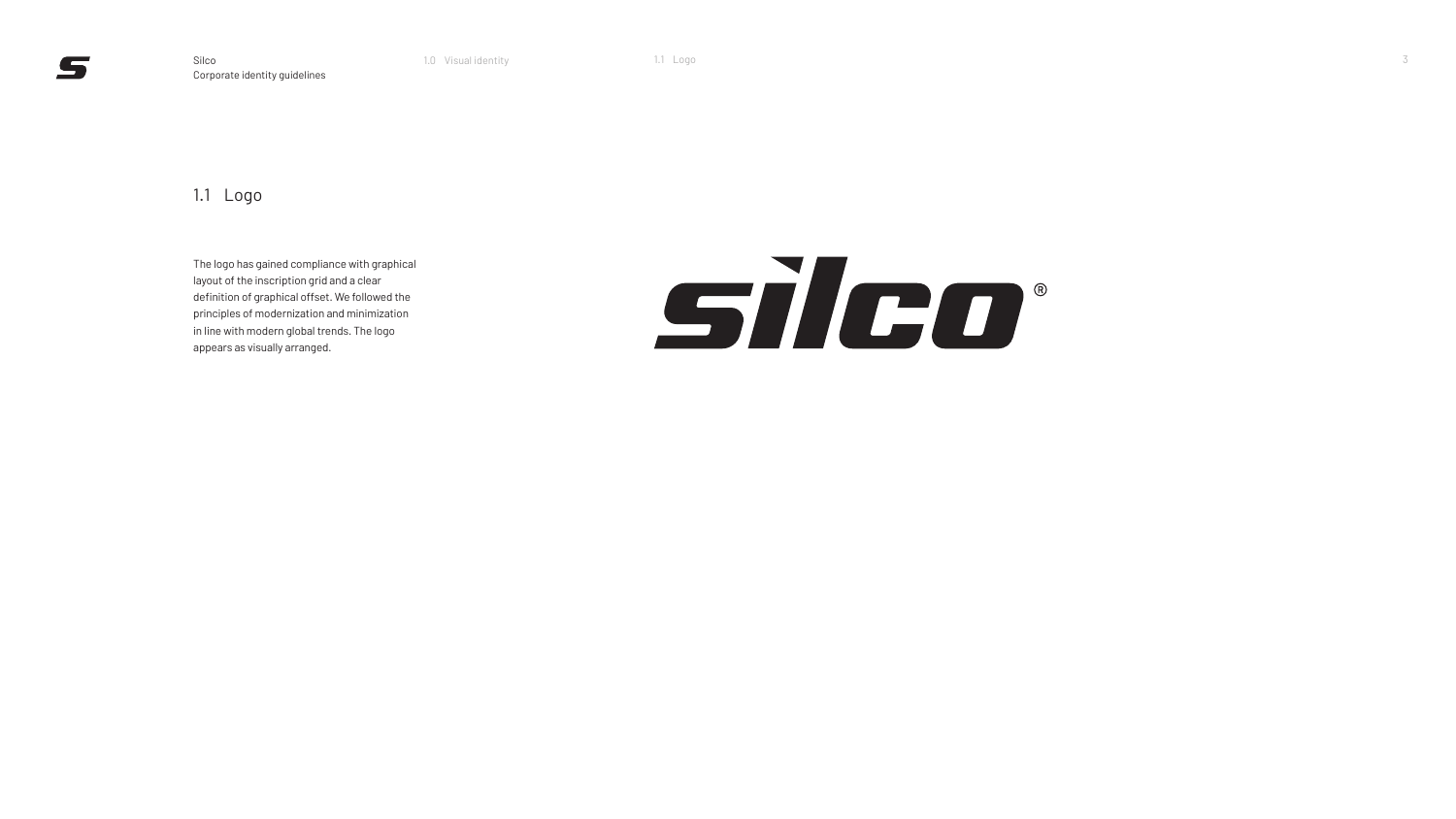The grid represents the area of the logo and determines the size proportions and the recommended offset individual elements from each other.

Different layouts and distances of use individual elements are not allowed.

#### 1.2 Logo grid



Logo and sign area

Minimum distance of the logo from other graphic elements

Recommended distance of the logo from other graphic elements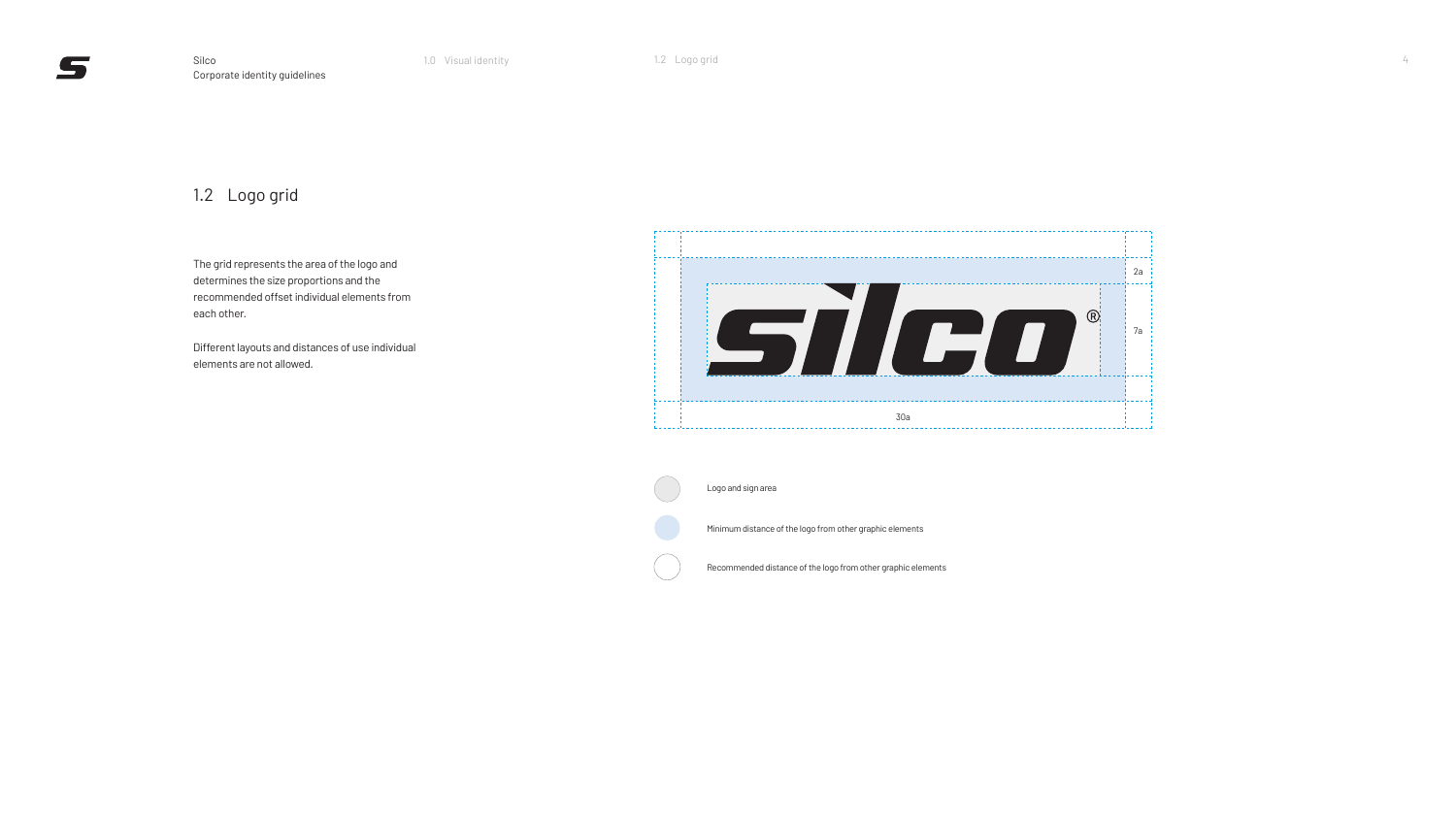The stated relationship of graphic elements is unique the permitted form of their position.

The minimum size of the logo and the sign is determined by the inscription length of 10 mm.



## 1.3 Minimum logo size

1.3 Minimum logo size





10 mm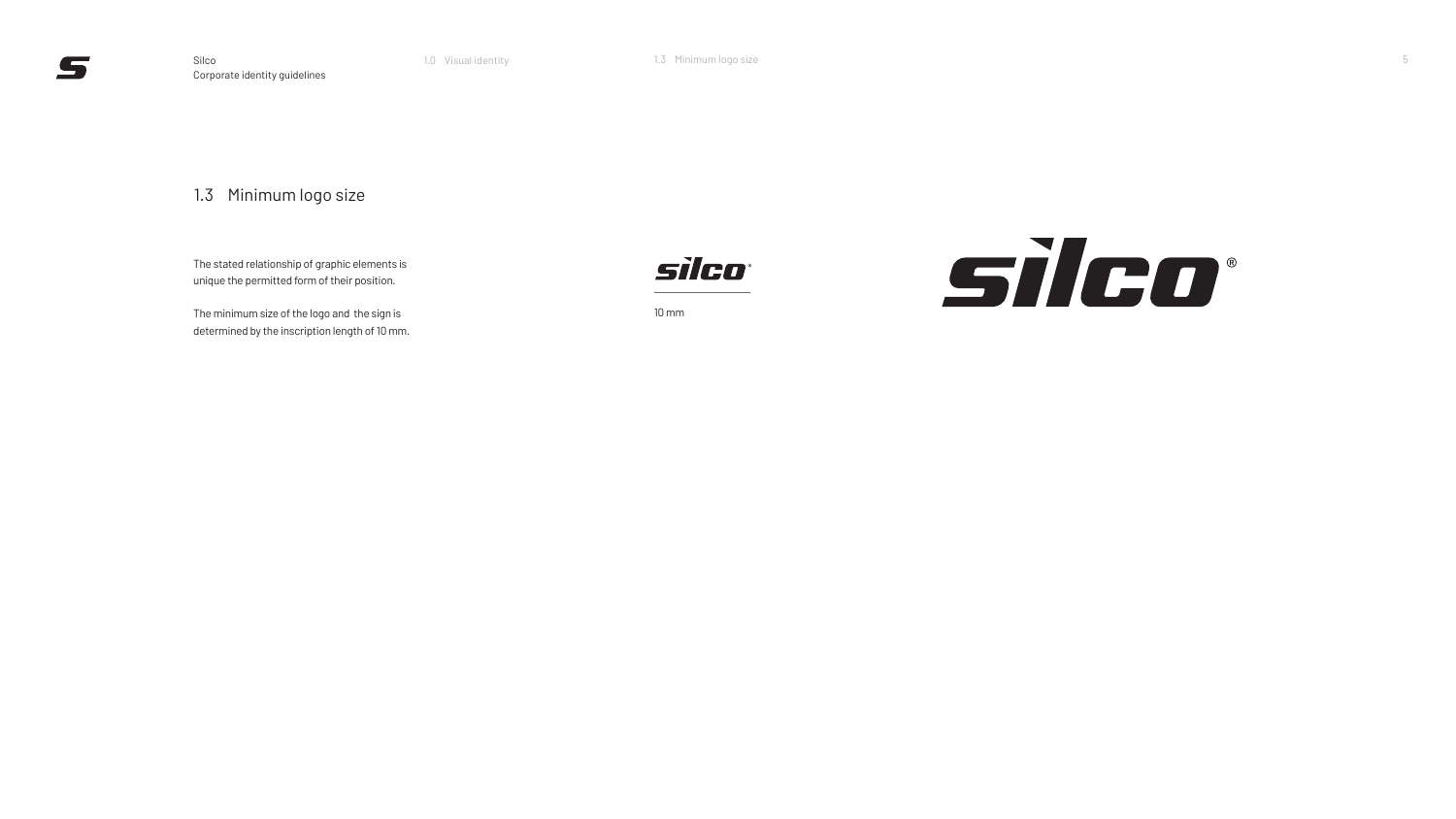2.1 Color palette 2.2 Logo on colored backgrounds 2.3 Typography Silco 2.0 Visual elements 6



Corporate identity guidelines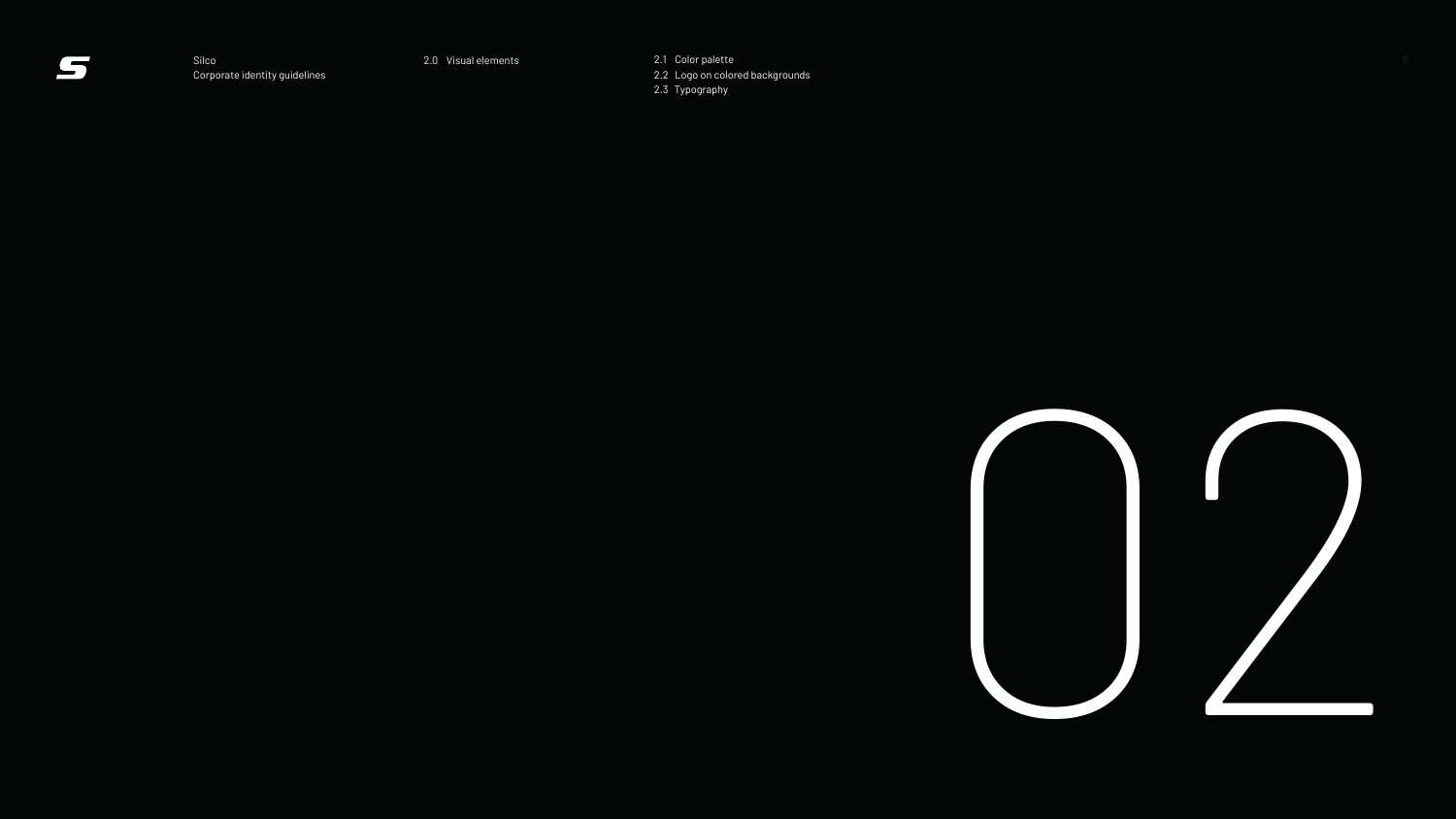Silco has presented in the past with more complex color spectrum of the logo (orange and black as primary colors and blue color).

Also in the company they used different undertones and pastels color scales of the graphic image.

The refreshed graphic design takes the minimized appearance and provided only black or blue color. At the same time, it is also set up a simplified system of secondary pastel colors.

Pantor

Pantor

#### Primary colors

| Pantone Black C | <b>CMYK</b> 91 79 62 98 |  |  | RGB 0 0 0            |  |  |
|-----------------|-------------------------|--|--|----------------------|--|--|
|                 | <b>CMYK</b> 80 30 0 0   |  |  | <b>RGB</b> 0 142 207 |  |  |

#### 2.1 Color palette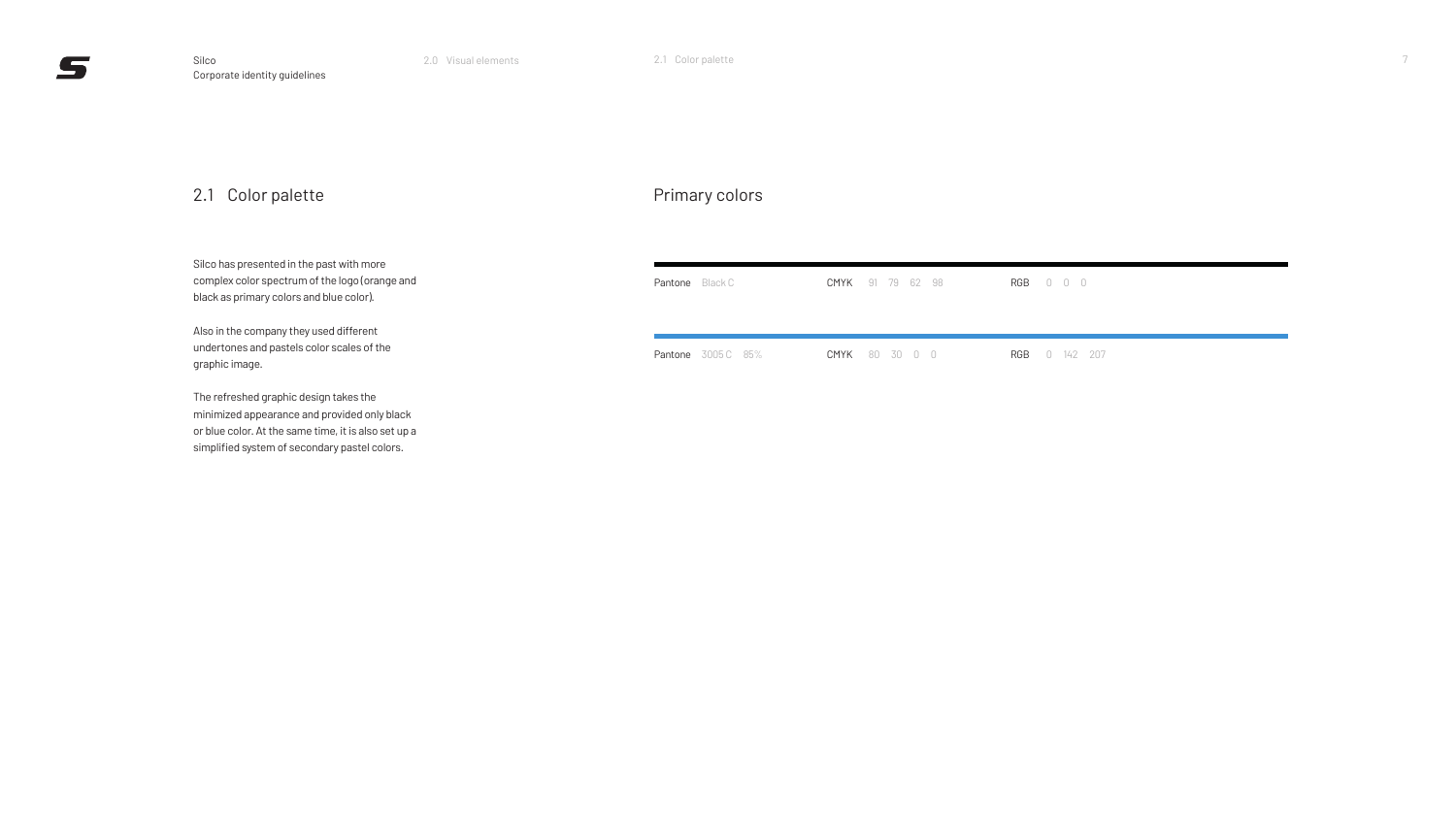The implemented graphic design anticipates a minimized appearance and has a black or blue color. At the same time, a simplified system of secondary pastel colors has been established. The secondary pastel colors has been established.

## Secondary colors

| CMYK | 95 27 0 15            | RGB | 0 121 183   |
|------|-----------------------|-----|-------------|
| CMYK | 76 4 13 0             | RGB | 249 197 177 |
| CMYK | 80 10 50 0            | RGB | 0 160 146   |
| CMYK | 87 18 100 4           | RGB | 189 203 236 |
| CMYK | 50 0 100 0            | RGB | 149 193 31  |
|      | <b>CMYK</b> 0 0 100 0 | RGB | 255 237 0   |
| CMYK | $0$ 57 100 0          | RGB | 240 131 0   |
| CMYK | $0$ 100 95 0          | RGB | 227 5 27    |
| CMYK | 50 100 0 0            | RGB | 149 27 129  |
| CMYK | 41 62 98 36           | RGB | 123 81 26   |
| CMYK | $0 \t 0 \t 0 \t 52$   | RGB | 153 153 152 |

## 2.1 Color palette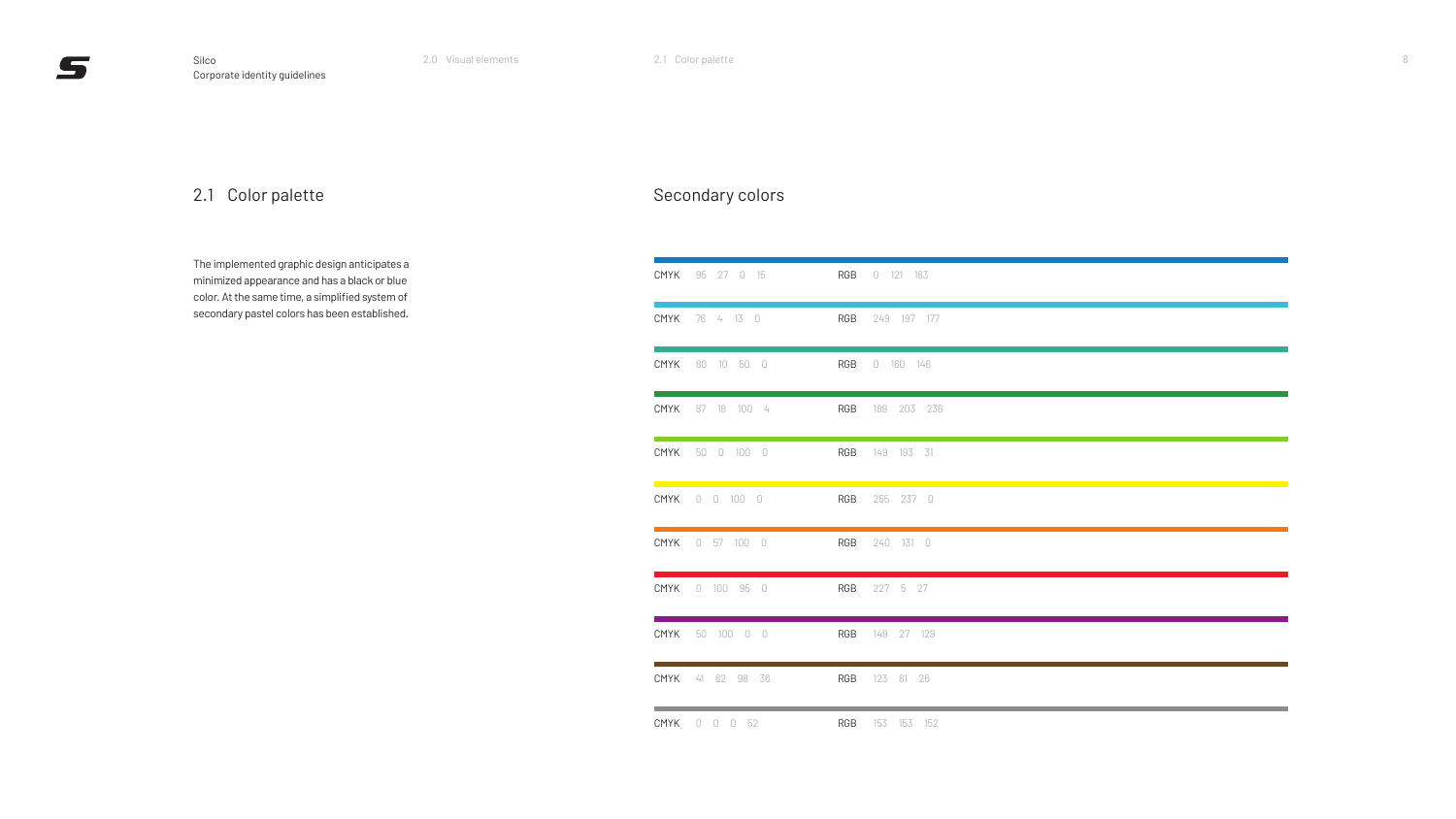The color relationships within the logo are adjusted based on different color bases.

The combination of colors depends on the strength and intensity colored backgrounds, the following logic maximum contrast between the substrate and graphic design.



Allowed logo combinations on raster backgrounds

Allowed logo combinations on color backgrounds



## 2.2 Logo on colored backgrounds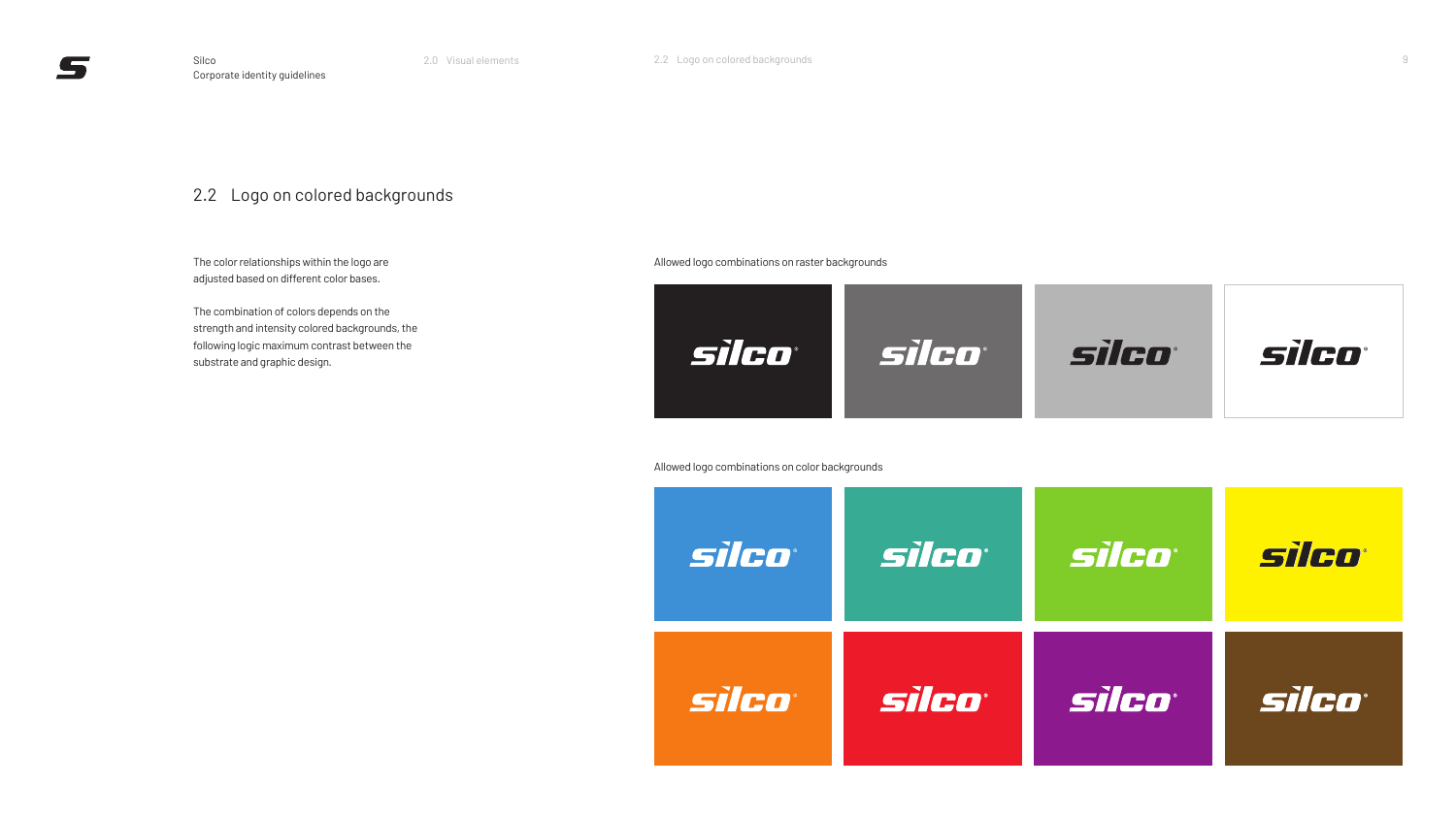## 2.2 Logo on colored backgrounds

The color relationships within the logo are adjusted based on different color bases.

The combination of colors depends on the strength and intensity colored backgrounds, the following logic maximum contrast between the substrate and graphic design.





Forbidden logo combinations on raster backgrounds

Forbidden logo combinations on color backgrounds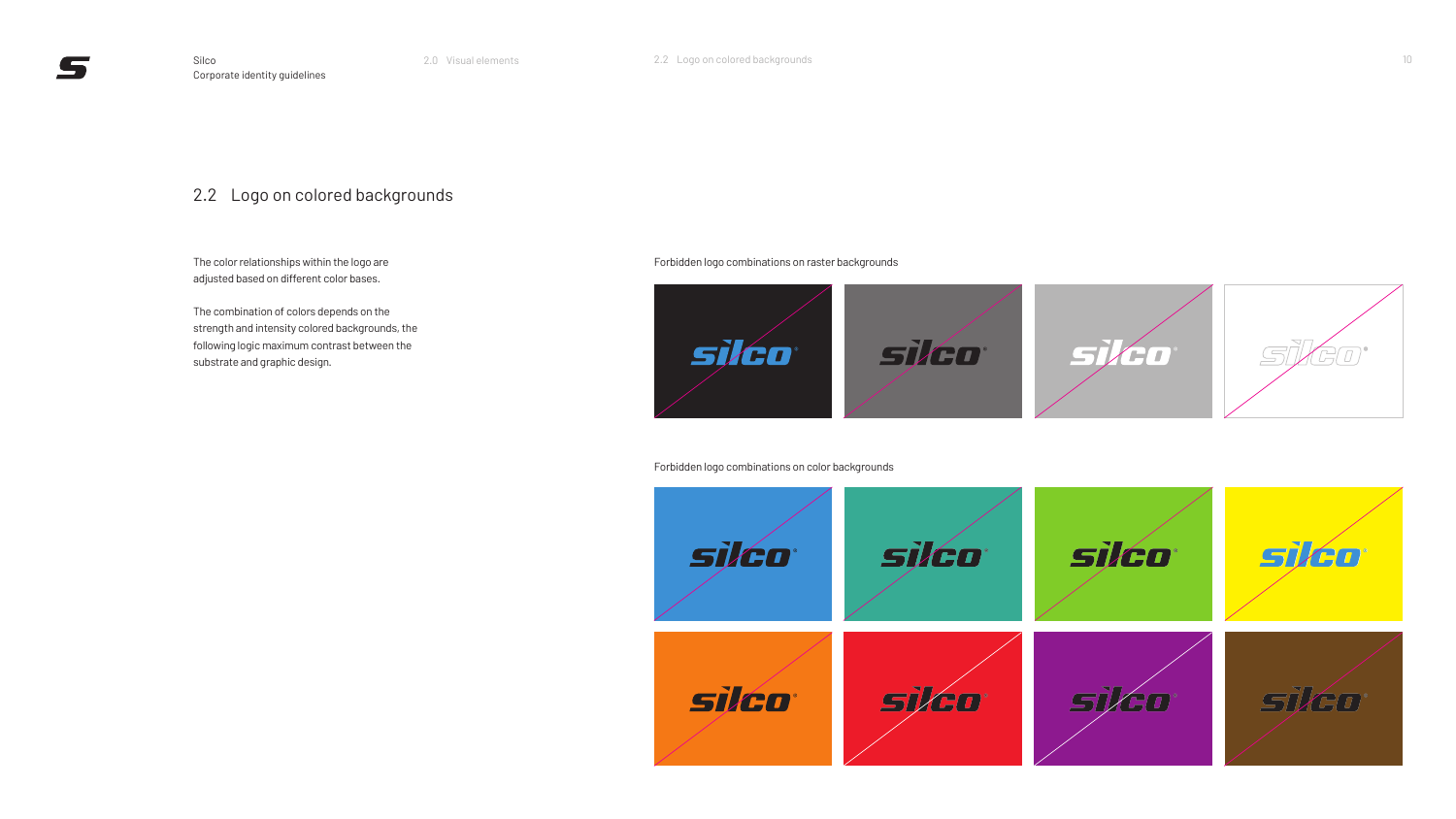The primary typography of the Silco brand is Barlow. It is used for all sales promotions and communication applications.

Typography because of its orderliness, graphic correctness, and strong character at the same time suggests also the character of professionalism and specialization of the company.

#### 2.3 Typography

Light / *Light italic* Regular / *Italic* Medium / *Medium italic*

# ABCČDEFGHIJKLMNOPRSŠTUVZŽ abcčdefghijklmnoprsštuvzž 1234567890!@#\$%>&\*(+ Barlow

**Semi Bold /** *SemiBold italic* **Bold /** *Bold italic* **ExtraBold /** *ExtraBold italic*



Primary typography

Typography styles